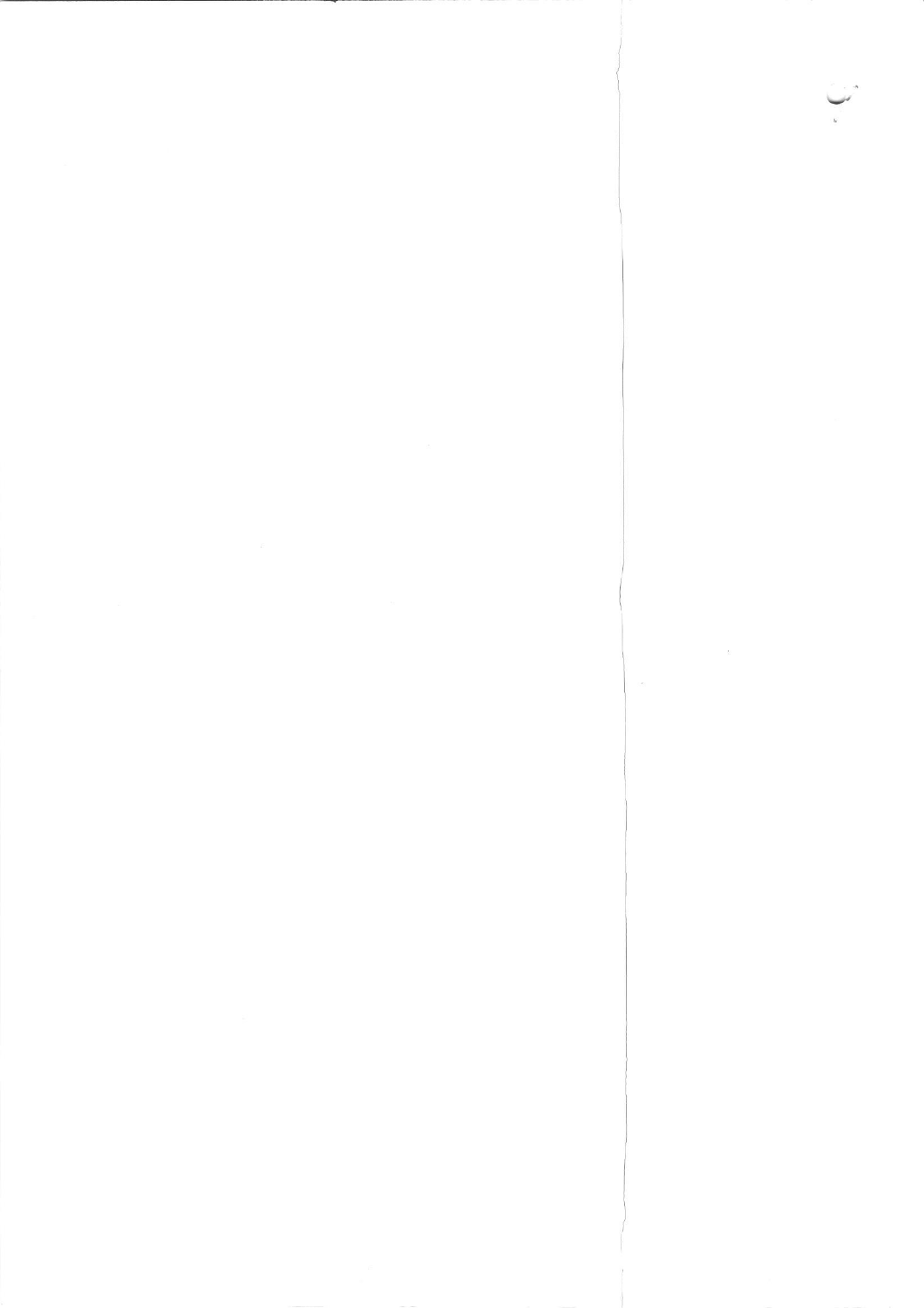

## വിശാല കൊച്ചി വികസന അതോറിറ്റി

പി.ബി. നമ്പർ 2012 - ഫോൺ 2205061 - ഫാക്സ് : 91 484 2206230 - കൊചി–682 020 Website:- www.gcda.kerala.gov.in. E-mail id:- gcdaonline@gmail.com

#### നം.ഇ3/5874/2020/ജിസിഡിഎ.

തീയതി, 28.12.2021

#### ക്വട്ടേഷൻ പരസ്യം

ைഴെ പറയുന്ന പ്രവൃത്തിക്കു വേണ്ടി പൊതുമരാമത്ത്/കേന്ദ്ര സംസ്ഥാന സർക്കാർ/പൊതുമേഖലാ സ്ഥാപനങ്ങൾ എന്നിവയിൽ ഏതിലെങ്കിലും രജിസ്ട്രേഷനുള്ള ഇലക്രിക്കൽ കരാറുകാരിൽ നിന്നും പ്രവൃത്തിയുടെ പേര് ആലേഖനം ചെയ്ത മുദ്ര വച്ച സ്വീകരിക്കുന്നതല്ല) (കൊറിയർ ക്ഷണിച്ചുകൊളളുന്നു. അപേക്ഷകർക്ക് ജി.എസ്.ടി. രജിസ്ട്രേഷൻ ഉണ്ടായിരിക്കണം ജി.എസ്.ടി. രജിസ്ട്രേഷൻ സർട്ടിഫിക്കറ്റ്, ലൈസൻസ് എന്നിവയുടെ പകർപ്പ് ദർഘാസിനോടൊപ്പം സമർപ്പിക്കേണ്ടതാണ്. ജി.എസ്.ടി. യുമായി അതാതു സമയത്തെ സർക്കാർ ബന്ധപ്പെട്ട ഉത്തരവുകൾ ടെണ്ടറുകൾക്ക് ബാധകമായിരിക്കുന്നതാണ്.

| ക്രമ<br>mo. | പ്രവ്യത്തിയുടെ പേര്                                                                                                                        | അടങ്കൽ<br>തുക     | ഫോറം<br>വില             | നിരത<br>ദ്രവീം | ദർഘാസ്<br>ഫോറം<br>വിൽപ്പന<br>നടത്തുന്ന<br>അവസാന<br>തീയതിയും<br>സമയവും | ദർഘാസ്<br>സ്വീകരിക്കുന്ന<br>തീയതിയും<br>സമയവും |
|-------------|--------------------------------------------------------------------------------------------------------------------------------------------|-------------------|-------------------------|----------------|-----------------------------------------------------------------------|------------------------------------------------|
| 1.          | മറൈൻല്രൈസ്പ് സിഎം<br>ഡിഎസ് കോംപ്ലക്സിനു<br>സമീപമുളള മാലിന്യ<br>ശേഖരണ മുറിയിലെ 5<br>H.P. മോട്ടറുകളുടെ<br>തകരാർ പരിഹരിക്കുന്ന<br>പ്രവ്യത്തി. | രൂപ<br>$33,898/-$ | രൂപ 315/–<br>ജി.എസ്.ടി. | രൂപ<br>$850/-$ | 11.01.2022<br>03.00 வி.வு)o.<br>വരെ                                   | 18.01.2022<br>$04.00$ all. ano.                |

രൂപയുടെ നിരതദ്രവ്യം സെക്രട്ടറി, ജിസിഡിഎ–യുടെ  $850/-$ പേരിൽ എടുത്ത് ദർഘാസിനോടൊപ്പം സമർപ്പിക്കേണ്ടതാണ്. ദർഘാസുകൾ 18.01.2022, 04.00 പി.എം. വരെ സ്ഥീകരിക്കുന്നതും അന്നേ ദിവസം വൈകിട്ട് 04.30 പി.എം. ന് ഹാജരുള്ള കരാറുകാരുടെ സാന്നിദ്ധ്യത്തിൽ തുറക്കുന്നതുമാണ്. കൂടുതൽ വിവരങ്ങൾക്ക് പ്രവൃത്തി സമയങ്ങളിൽ ജിസി ഡിഎ ഓഫീസുമായി ബന്ധപ്പെടേണ്ടതാണ്. ക്വട്ടേഷനുകൾ ഏതെങ്കിലുമോ മുഴുവനായോ യാതൊരു കാരണവും കാണിക്കാതെ നിരസിക്കുന്നതിനുളള അധികാരം ജിസിഡിഎ സെക്രട്ടറിയിൽ നിക്ഷിപ്തമാണ്. ദർഘാസ് ഫോറം വില യാതൊരു കാരണവശാലും തിരികെ നൽകുന്നതല്ല.

(ഒപ്പ്) എക്സിക്യൂട്ടീവ് എഞ്ചിനീയർ.

സൂപ്രണ്ട്.

Website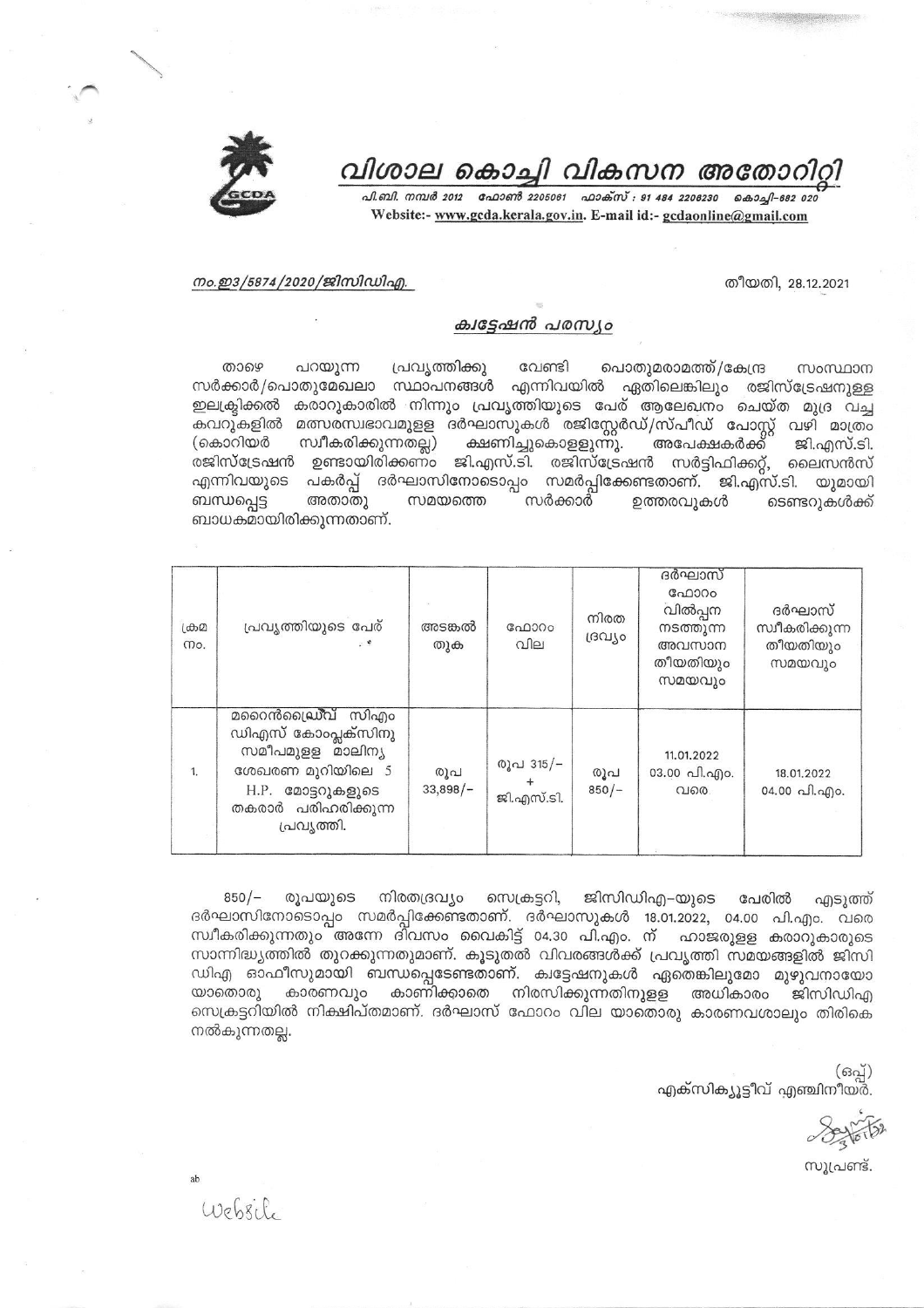